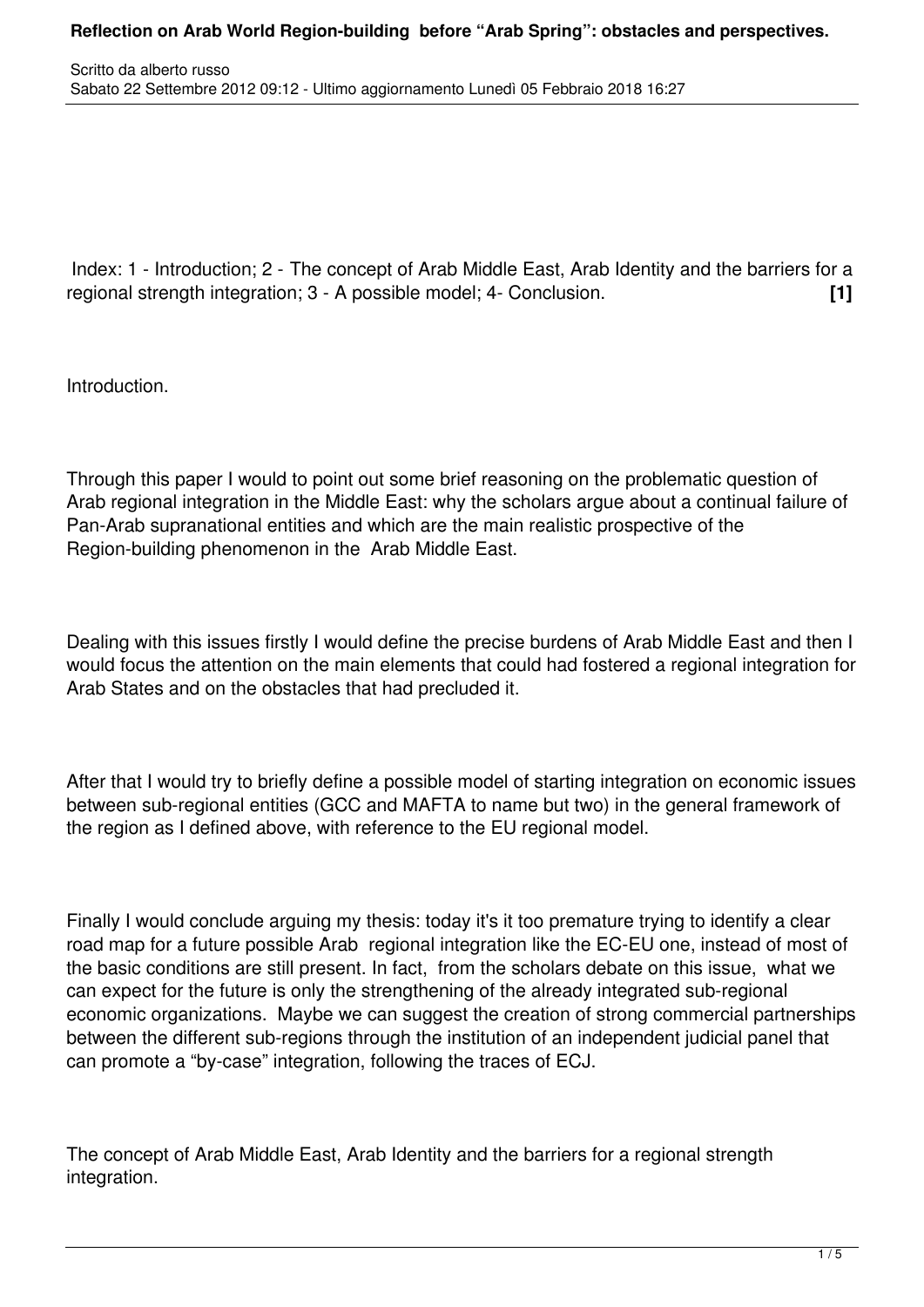Between the scholars of M.E. issue there is a big debate on a clear determination of this region's boundaries: geographically speaking the major part of scholars defines Middle East as "the core countries of the Levant, the Gulf and the Nile Valley, together with Turkey, Iran and North Africa"[2].

But if we insert the Arab element to this formula the boundaries of the region change and are reduced or partially shifted: Turkey, Iran and Israel go away for different reasons[3], and states like Somalia and Comoros come in. So what can we deduce from these definitions?

The Arab World is bigger than the simple M.E., as well as the M.E. isn't only Arab.

But if we want to fix the boundaries of "Arab Region" in terms of our dealing we take into consideration only the North Africa, the Gulf (included Iraq) and the Great Mediterranean Asian countries[4].

What we identify here with the term "Arab Region" is not properly a common definition of region as a part of a continent in geographical terms, but something more social and cultural: a whole of elements that create a common Pan-Arab identity[5].

This Arab entity share a common written language, a common Islamic culture and tradition and, maybe not less important, a common ethnicity, even though with specific exceptions of minorities (Kurds, Berbers, Negroids) leaving in parts of above mentioned states. If we add the political and ideological concept of Pan-Arabic brotherhood and identity, we cannot understand why this great potential conglomerate of States and ideas hasn't established a realist form of regional integration.

The reason of this failure are many, both socio-political and economical.

First of all, the main problem concern the presence of not democratic regimes, such as Socialist Ba'th ones and the existence of kingdoms, emirates and sultans that not share their sovereignty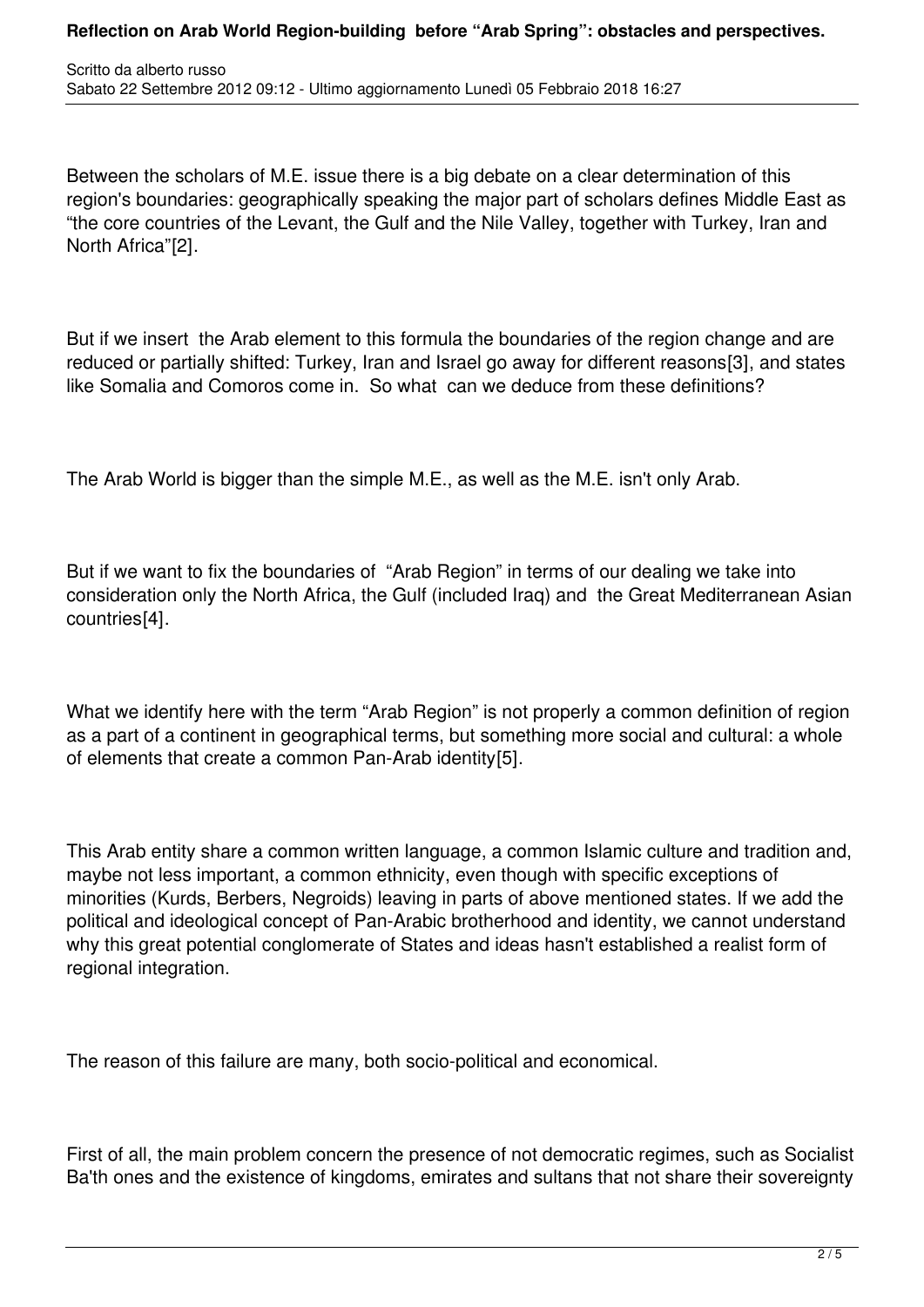## **Reflection on Arab World Region-building before "Arab Spring": obstacles and perspectives.**

Scritto da alberto russo Sabato 22 Settembre 2012 09:12 - Ultimo aggiornamento Lunedì 05 Febbraio 2018 16:27

with their people or with supranational institutions. These regimes, which are not based on the principle of the rule of law (even in the Islamic vision), are characterized by the presence of secret polices, lack transparency, corruption, lack of independent media, a quite absolute control of education and legal system.

This condition, even though not acceptable from a western vision, is due to the past experience of exogenous dependences of these states from non-Arab Entities: the Ottoman Empire, European colonialism. Arab states want to affirm each one his own properly identity as peculiar Nation, in the broaden framework of Arabic community. They didn't want, and still today, they don't want compromise their sovereignty in strong supranational entities. Then, if we add to this picture the presence of a strong western culture state, as Israel is, we can better understand how this has generated a sort of instability in the area<sup>[6]</sup> and thus has contributed to form a sort of complex of inferiority between Arabs and the Westerns.

Another barrier to a dynamics regionalism in the Arab area concerns some economic and market issues that can be summarized in the strong domestic interest in developing national economies, due to the diversification of resources (oil and gas for some States, ship-related services for some others, agriculture for others else) and the related the strong comparative advantages that this phenomenon creates on the exportations to third countries, in the relative-small seizure of markets, in scarce interest of major Arab states to incentive a trade-market system that involves also smaller States.

Concluding this part of the paper we can argue that all the condition to develop a realistic regional integration are present in the contest, but – in the reverse of the medal – they are also the condition that preclude this integration.

A possible model.

Despite these arguments the idea of a regional organization which was in Europe EEC is not completely prevented in framework *de quo:* examples can be founded at sub-regional level in the Gulf Cooperation Council vision and in the Mediterranean Arab Free Trade Area projects.

These two entities, each one with his main characteristic typical of the respective areas and sub-regional dynamics and partnerships, following the model offered by European have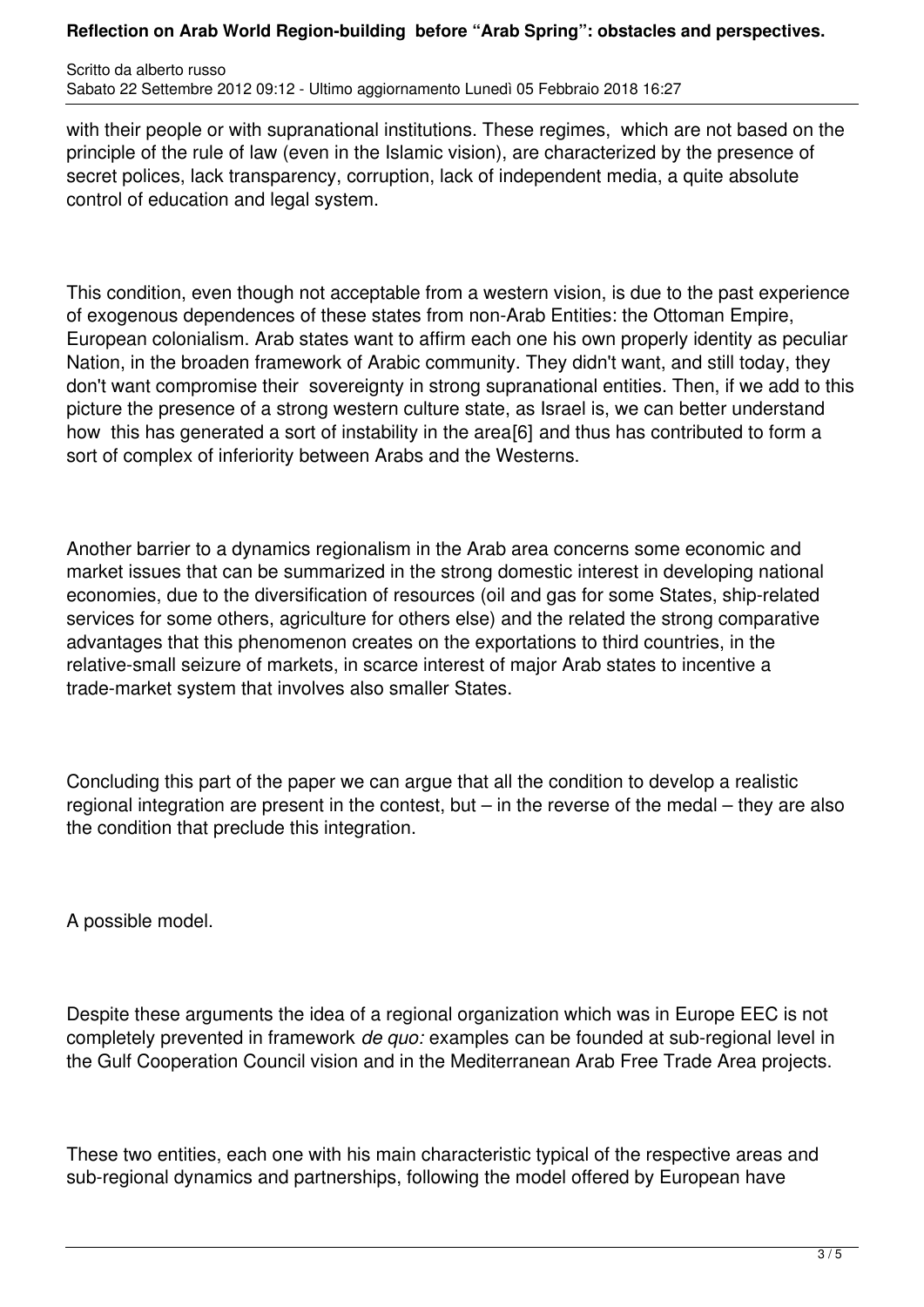## **Reflection on Arab World Region-building before "Arab Spring": obstacles and perspectives.**

Scritto da alberto russo Sabato 22 Settembre 2012 09:12 - Ultimo aggiornamento Lunedì 05 Febbraio 2018 16:27

developed two concrete form of well integrated (in Western terms) regional supranational subject.

The main common elements of the two FTAs are a quite well organized institution framework, in which is still present a judicial panel, and a structured series of rules and common procedures and trade practice, which are leading these entities beyond the failures of other Arab organizations.

Conclusion.

In conclusion, accordingly with the major part of scholars, we can argue that, with the exception of the above mentioned entities, the Arab Middle East as whole is not yet ready to develop a realistic regional integration. This does not mean that in the area others forms of limited seizure entities can be institutionalized, but the model of EU is too much advanced to be taken in to consideration.

So other models, but which one? It's also difficult to think at an ECSC model because we cannot see in the area the minimum condition to create such type of organization. Which sector? If we reason about water resources, we have to face with two big problems, Israel and Turkey, which control the main sources of the blue gold of the area; but this two countries are excluded by definition from our framework.

The only way to develop a model of possible regional integration comports a strengthening of the principle of rule law, also in the Islamic vision. A second step could be the creation of a Pan-Arab Free Trade Area, establishing at same a permanent and independent Islamic Arab Court of Justice, that can enforce and promote the agreed vision of developing entity.

Paper written in 2009.

[2] M. Legrenzi – C. Harders, in *Beyond Regionalism? Regional Cooperation, Regionalism and*